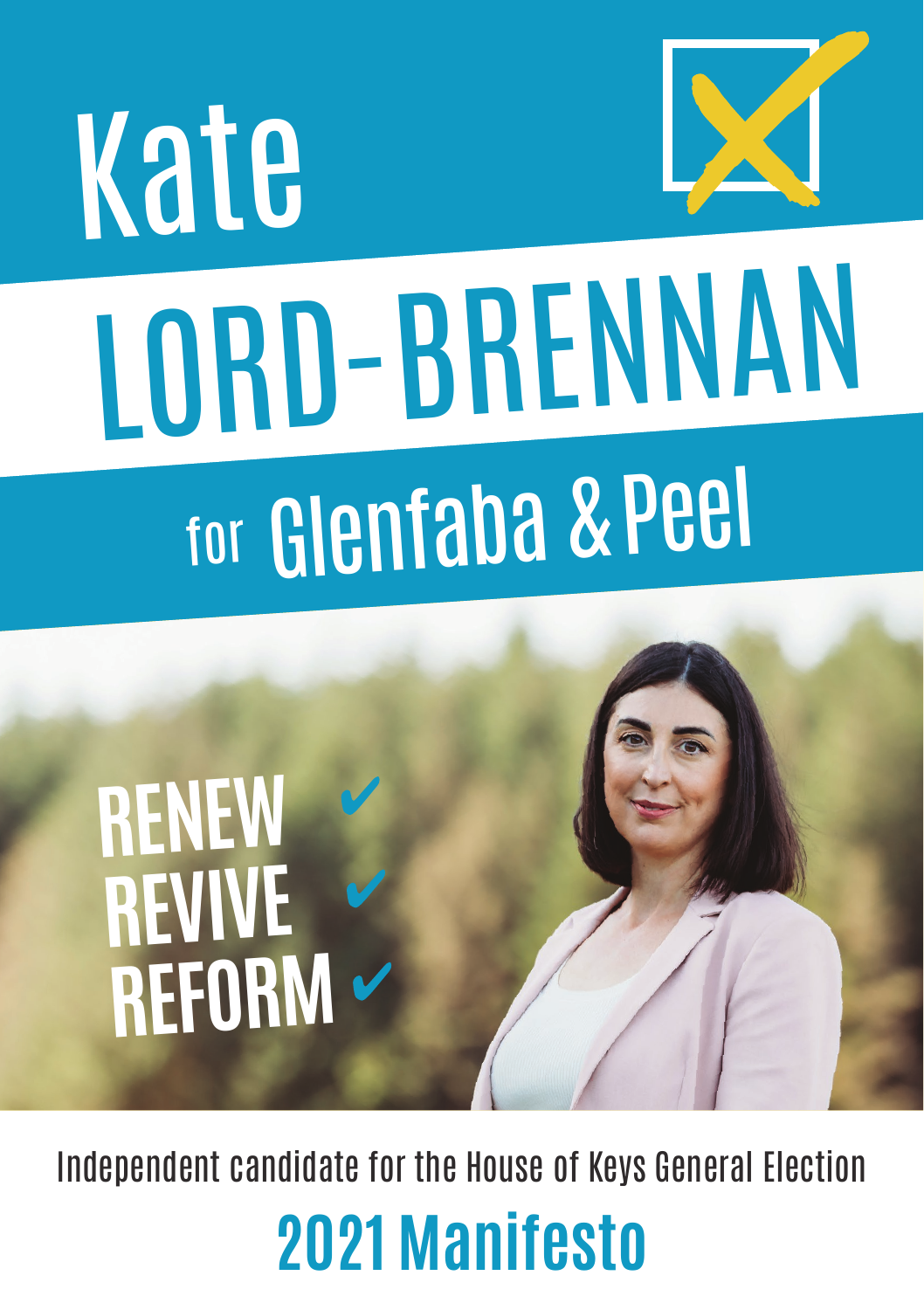### Kate LORD-BRENNAN VOTE! *For Glenfaba & Peel*

Dear Voter,

Anyone can set out a list of issues at a given time.

Far beyond that though, is the truth that style of approach and motivation matters.

Being willing to listen and to reflect on a position are of enduring importance.

I am someone who feels strongly compelled to understand and get to the heart of issues, to seek the right and just course of action, who speaks up and challenges when things are wrong (even against the odds!) and who seeks to influence and persist for the best course of action. This is what drives me. It relies on curiosity, an openness to be informed, and at times, a strong will, because it is not always easy. I have demonstrated this in my Legislative Council and Tynwald roles already.

I have already thoroughly enjoyed getting to understand the different communities in Glenfaba & Peel in a deeper way. I recognise that these communities are different and have different needs. I value that, and if elected I pledge to take care in that regard across the constituency, to be around and to carry out the role of MHK in a conscientious way with strong representation.

It is in the spirit of this approach, and with these values, along with presenting my manifesto, that I ask you to put your trust in me to be your House of Keys representative in the service and interests of Glenfaba & Peel, and the Isle of Man.

Thank you and best wishes,

Kate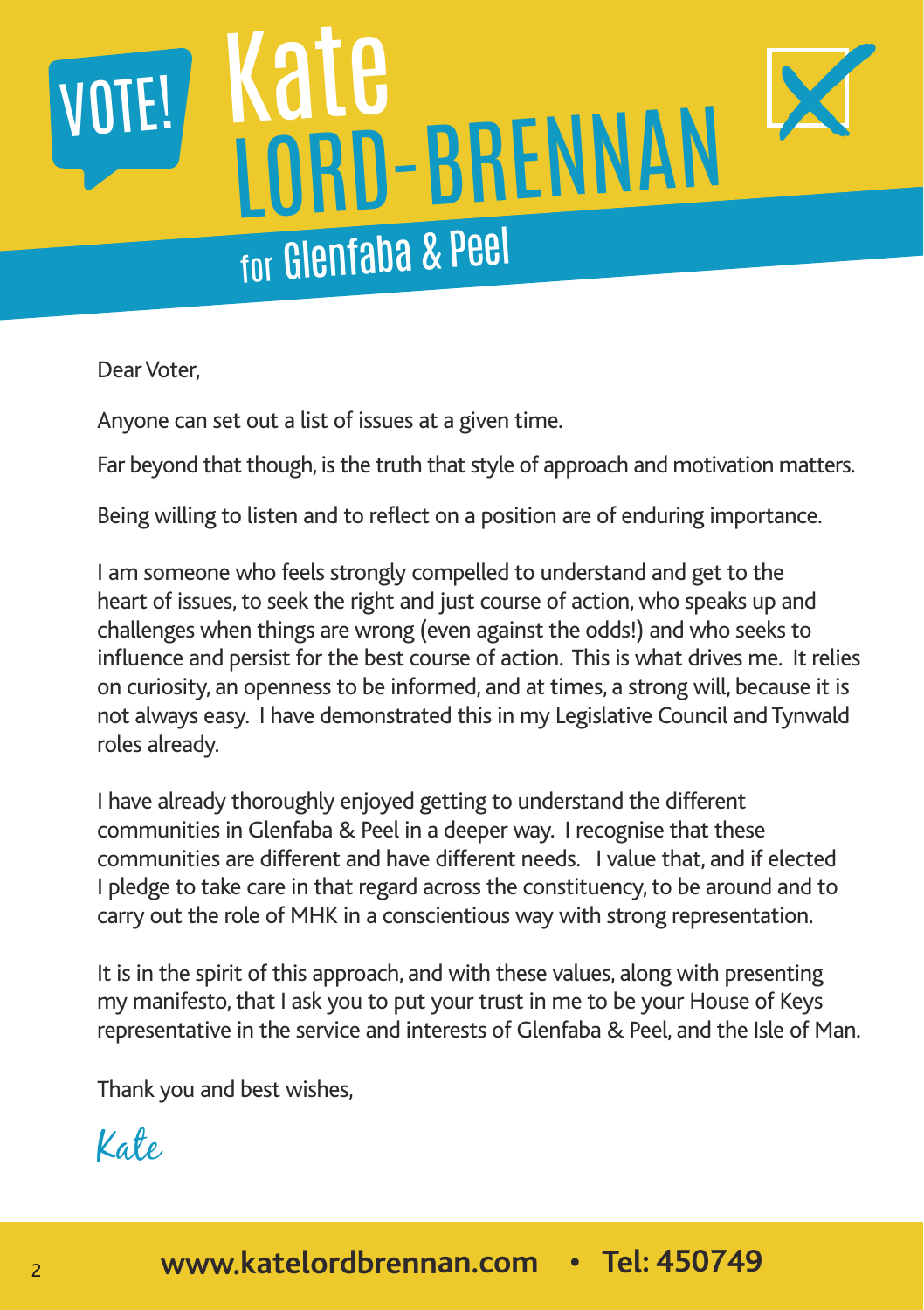## **House of Keys General Election Thursday 23rd September 2021**

**From a global to a community level, there's no doubt we've been through a challenging period in history – but with this challenge comes the opportunity for both change and growth.** 

There is no question in my mind that now is the perfect time to:

#### **RENEW**

- Our Island's overall approach to government.
- Long overdue investment in essential services in the West.

#### **REVIVE**

- The economy.
- An offer for the younger population.
- Our places the natural & built environment.

All of this needs a brave new look.

#### **REFORM**

- Good government for delivery & competency.
- Fairness, accountability & stewardship of funds.
- An end to the siloed approach which hampers effective government at a strategic, policy and operational level.

This, in a nutshell, is what is needed to improve services and outcomes so that government and the system delivers for people on the ground.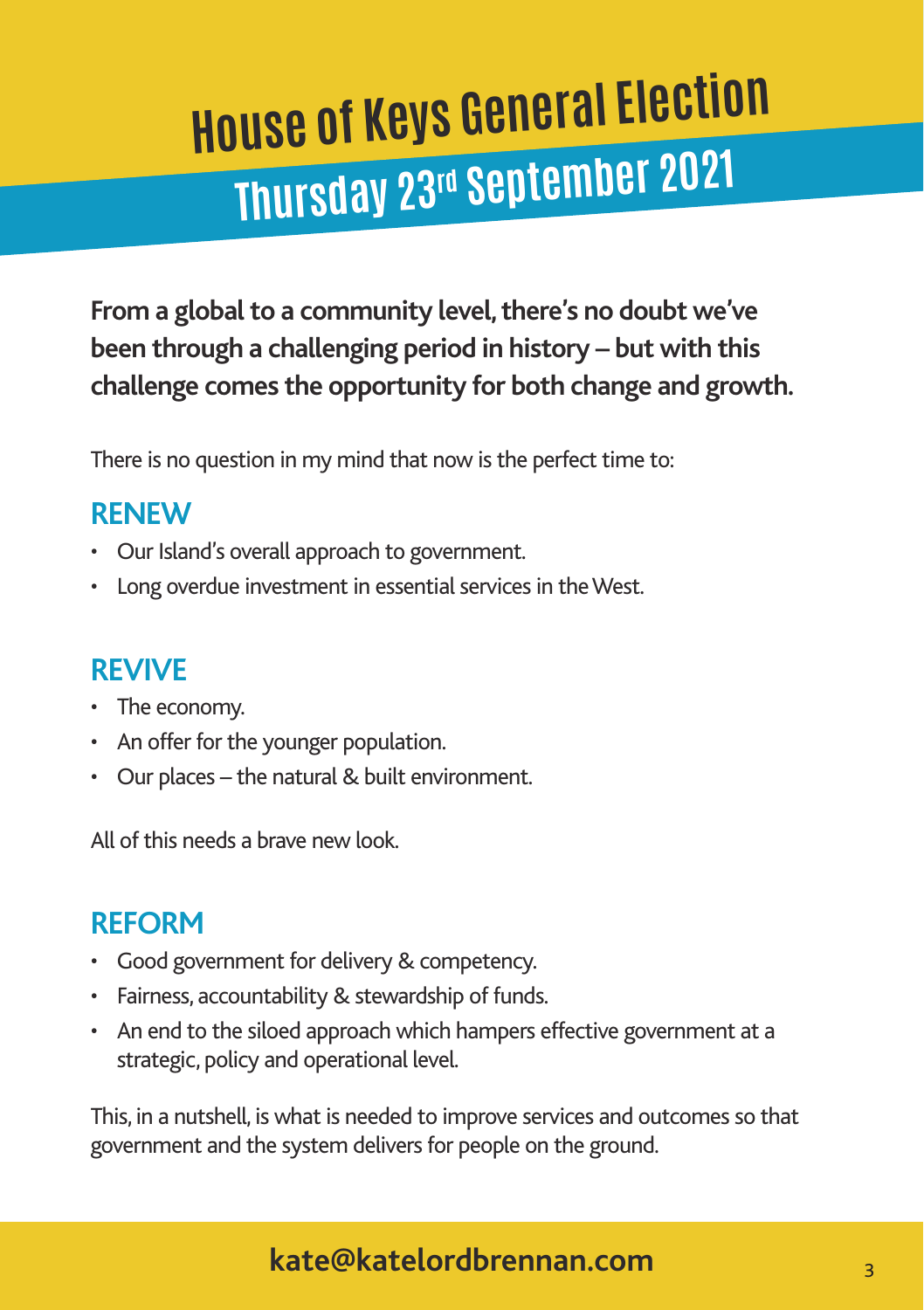#### **My vision for our Island's future for the next 10 years**

#### **Our Island**

Our Island is already beautiful. My vision for its future is an Island that is not only **clean, healthy and vibrant** with natural beauty, but because of the **sustainable and thoughtful policies** that put people, our environment and our economy first, and demonstrates values of **care, fairness and justice**.

#### **Our government**

I believe we deserve a government that demonstrates **listening leadership**, one that serves the interests of the people, not itself; that champions accountability and performance and has clear focus.

I believe that **projects**, **policy and prioritisation of public funds should ensure a positive impact**; investment needs to be linked with outcomes driven by sound values and a strategic approach.

#### **Our society**

A strong society is one that empowers and respects communities and is truly family friendly. I stand by policies that support **sustainability and prosperity**, and ensure our older people receive appropriate care. A society where our younger population are provided with opportunities and an Island where they want to be; one that aligns with **wellbeing, is vibrant, and where a sense of pride** is restored.

**For our Island to be a place where people want to stay, raise their families and grow their businesses, we need to start now.**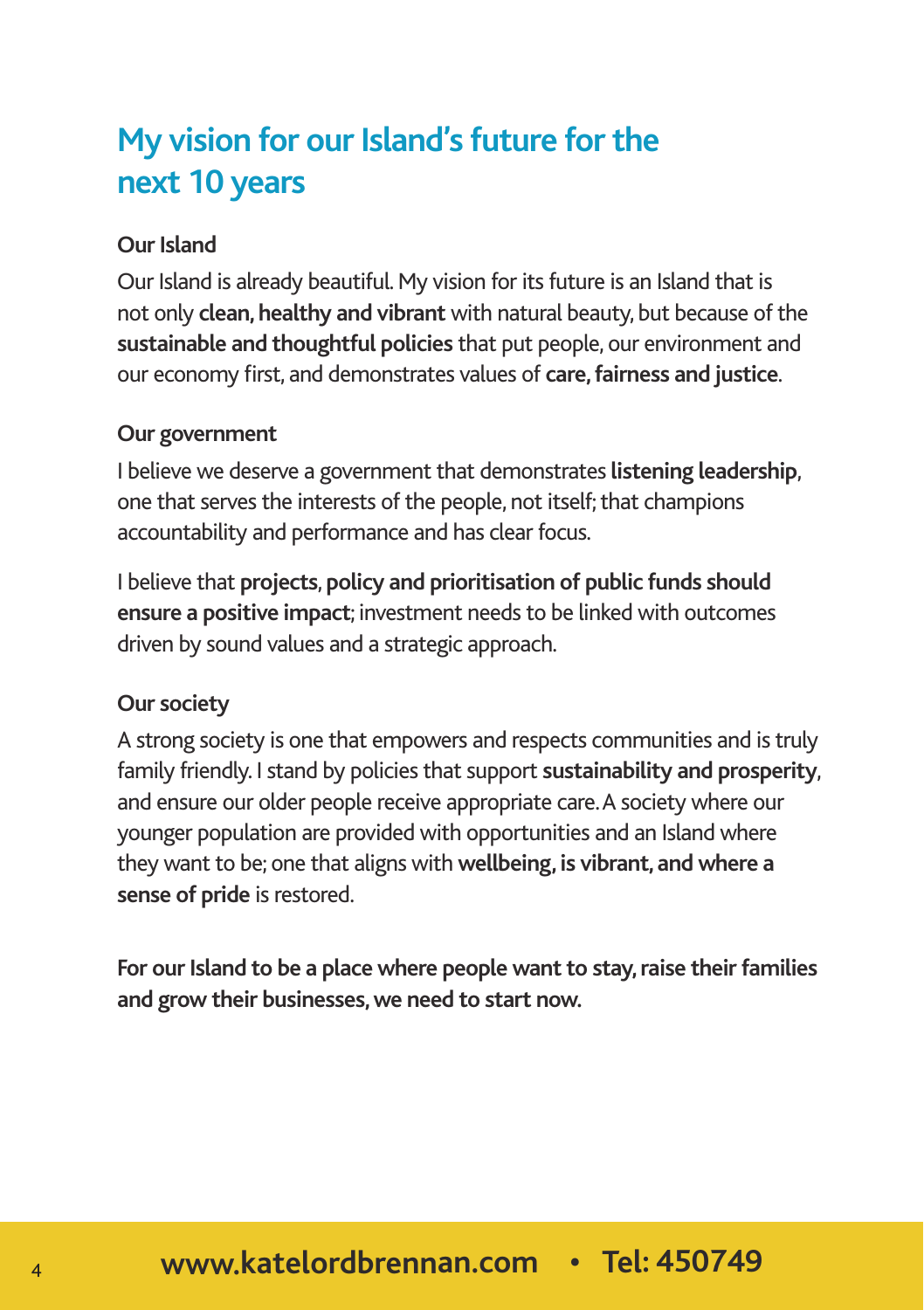#### **My key priorities for Glenfaba and Peel**

Investment in infrastructure for Glenfaba and Peel is long overdue and does not match our growing population. I would advocate for the following:

#### **CARE FOR OLDER PEOPLE**

- Investment here is urgently needed. Corrin Home has highlighted that we need residential care in the community: a residential care model that works, and modern, fit-for-purpose facilities for the West.
- Eligibility for sheltered housing needs to be reviewed.

#### **CLEAN, SAFE BAY & BEACH FOR PEEL**

- It is completely unacceptable to have raw sewage and PCBs (polychlorinated biphenyls) discharged into Peel Bay. It presents a public health risk and is at odds with Biosphere status. This has been ignored. A public health and aspirational approach must be taken.
- Sewage treatment options (both regional and centralised) must be fully, honestly and openly appraised, taking proper account of longterm costs, impact and year-round water quality. Regulations should be updated.
- This demands honesty and transparency about how PCBs will be dealt with, and the inclusion of an extension of the outflow pipe, which discharges into the bay and all year round UV treatment for any regional treatment options.

**Peel deserves a firm deadline for decisions and completion in relation to these issues.** 

#### **kate@katelordbrennan.com** 550745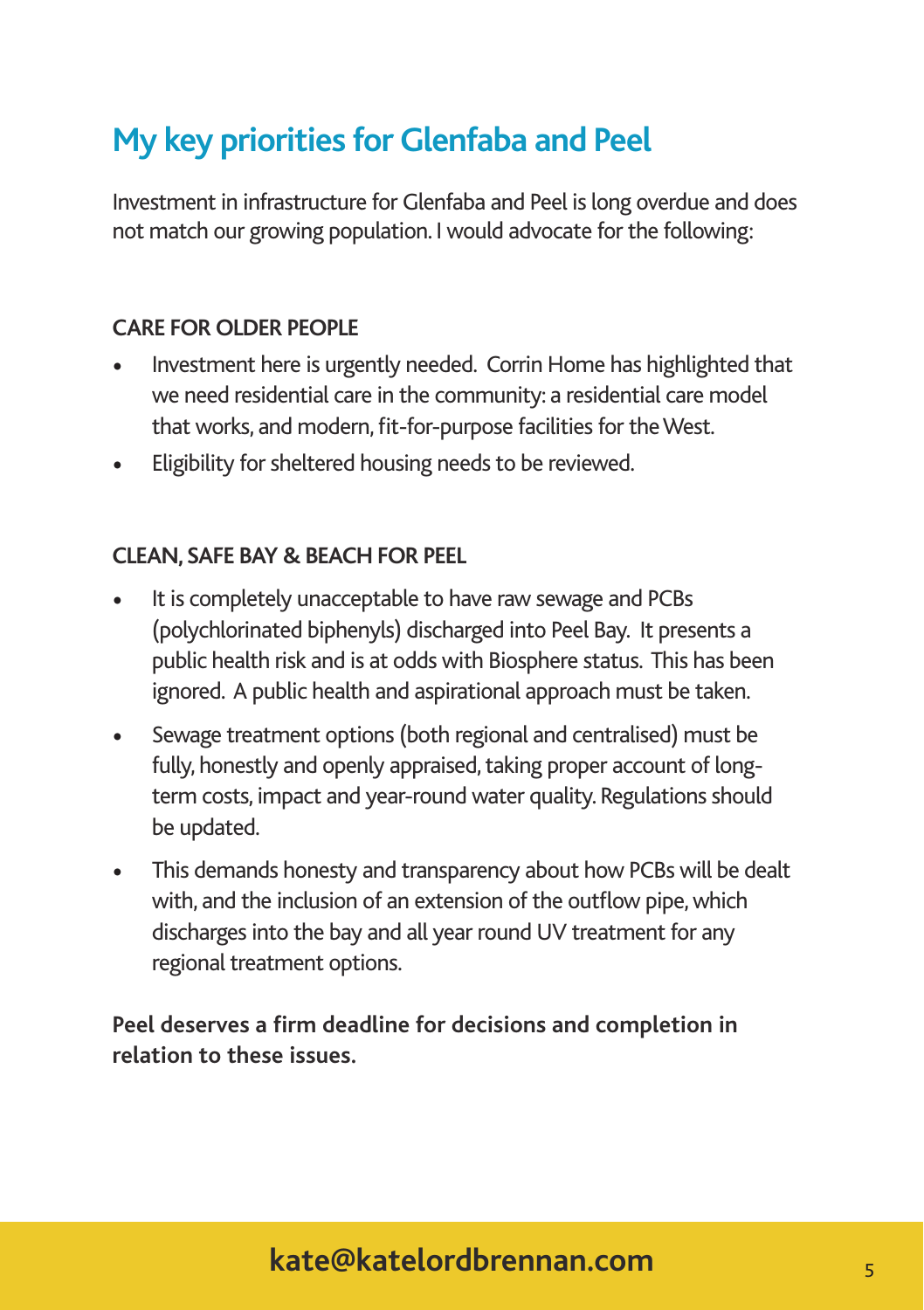#### **SCHOOLS AND HEALTHCARE**

- Investment and expansion of Peel Clothworkers'.
- Integrated healthcare is a key aspect of healthcare transformation, which I fully support. Western Wellbeing Partnership - which is held out as the blueprint for integrated healthcare for the Island - must have much greater relevance for the healthcare of people in the West. We must also get to the core of the issues which are leading to difficulty accessing GP appointments and see that a regional approach to healthcare remedies this.
- I would like to see local community provision for new mums and babies. and for integrated healthcare to have impact and visibility in terms of public health and wellbeing.

#### **SOCIAL POLICY & PEEL POST OFFICE**

- We need to ensure the Sub-Post Office in Peel is retained. Helpful counter services in the community and access to cash **remain incredibly important, especially since the loss of the bank**. This issue demands a social policy for older people, and those who cannot deal with digitalisation, to to be developed from the centre of government.
- More broadly, a change of policy and approach is needed to recognise the social good of our Post Office and ideas need to be listened to as well as full consultation with public on continuity of local services where there is retirement of sub-postmasters across the Island. Priorities need to be decided between funding to support head office costs and actual services that function in communities. This may well require a totally different strategic approach, but not everyone is ready for digitalisation. Access to these services is a real issue for Glenfaba & Peel in particular. A strategic approach needs to fulfil a social policy for older people and digitally disenfranchised.
- 'Community Hub Services' for the West, as introduced by government, should be with the Peel Post Office, not attached to the Western Wellbeing Centre (which should be about Health).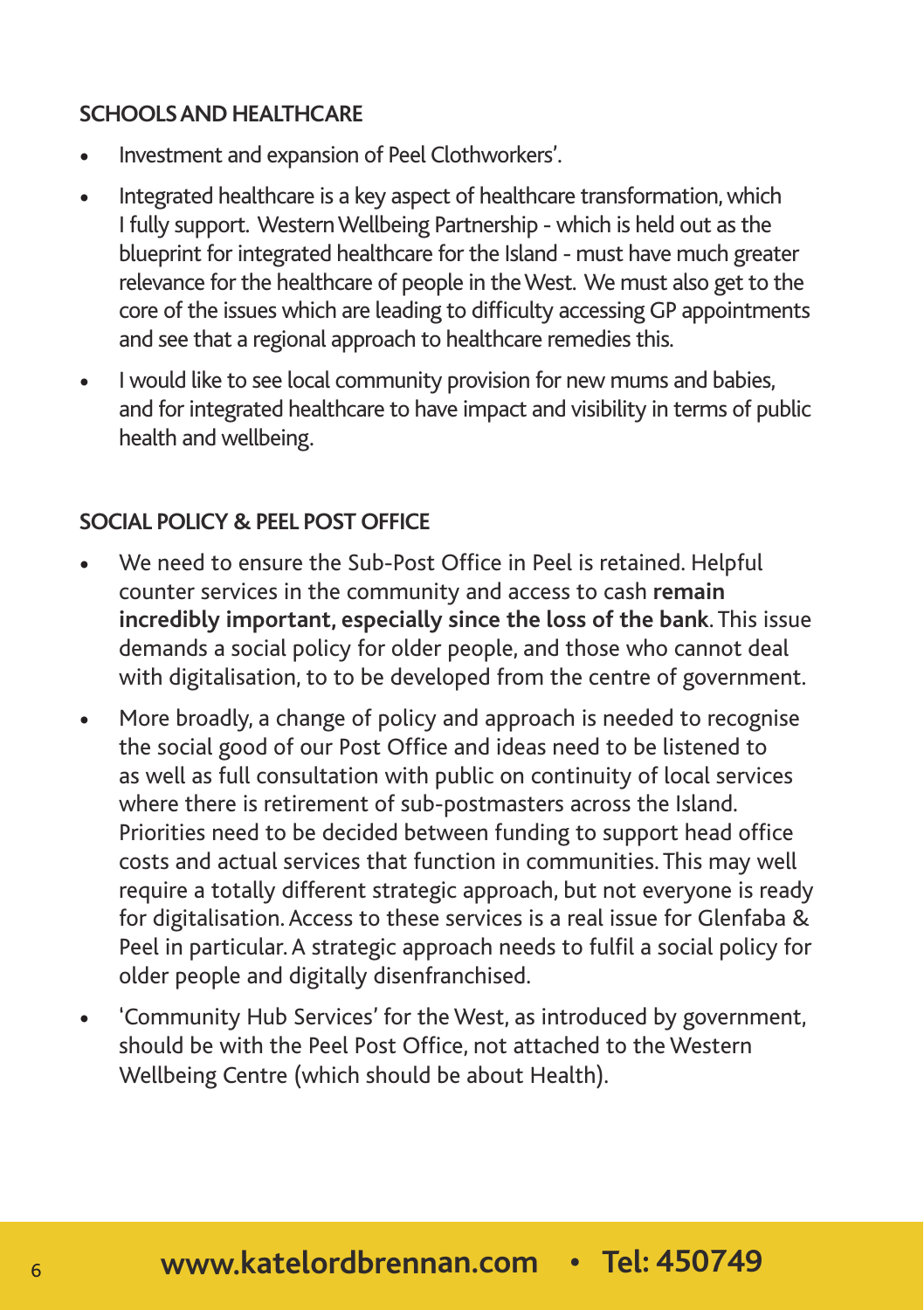#### **JOBS, ENVIRONMENT, TOWNS & VILLAGES**

- Encourage employment opportunities and thriving businesses in Glenfaba & Peel to uplift the towns and villages.
- A well-planned community where most of people's daily needs can be met by a short walk or cycle. This is achievable for Peel. It also aligns with targets for both climate change and wellbeing, and the need to improve roads and streets to make them easier to walk and cross, push a pram, or use a mobility aid, as well as make journeys by car.
- Air-quality monitoring, particularly around schools. Biodiversity policies should be fulfilled.
- Government grants in relation to property and climate change should include reintroduction of financial assistance for properties affected by damp.
- Interventions, safe crossings and limits on speeding need to be based on wishes of people who live there and use the streets. We need a policy for streets.
- Having had concerns about the Eastern Area Plan, I am not convinced of the approach of the North West Area Plan, especially given the present inadequacy of infrastructure and the recognised need to prioritise development of brownfield sites rather than greenfield sites.
- Community-led and collaborative plans would be preferable based on real engagement and **a vision that considers the needs and wants of people**, especially young people, businesses, social needs, housing needs, creative endeavours and the responsibilities of government and local authorities in order to **revive what were once thriving towns and villages**.
- Infrastructure projects need to be informed by the wealth of local knowledge and expertise already out there. A principle of asking (early) to get insight needs to be embraced.
- Many people are questioning why the basics don't get attended to in terms of roads, verges and very basic maintenance. **A sense of pride and tending to the practical matters is needed.** Basic maintenance services at a local and Island infrastructure must be done on a regular schedule.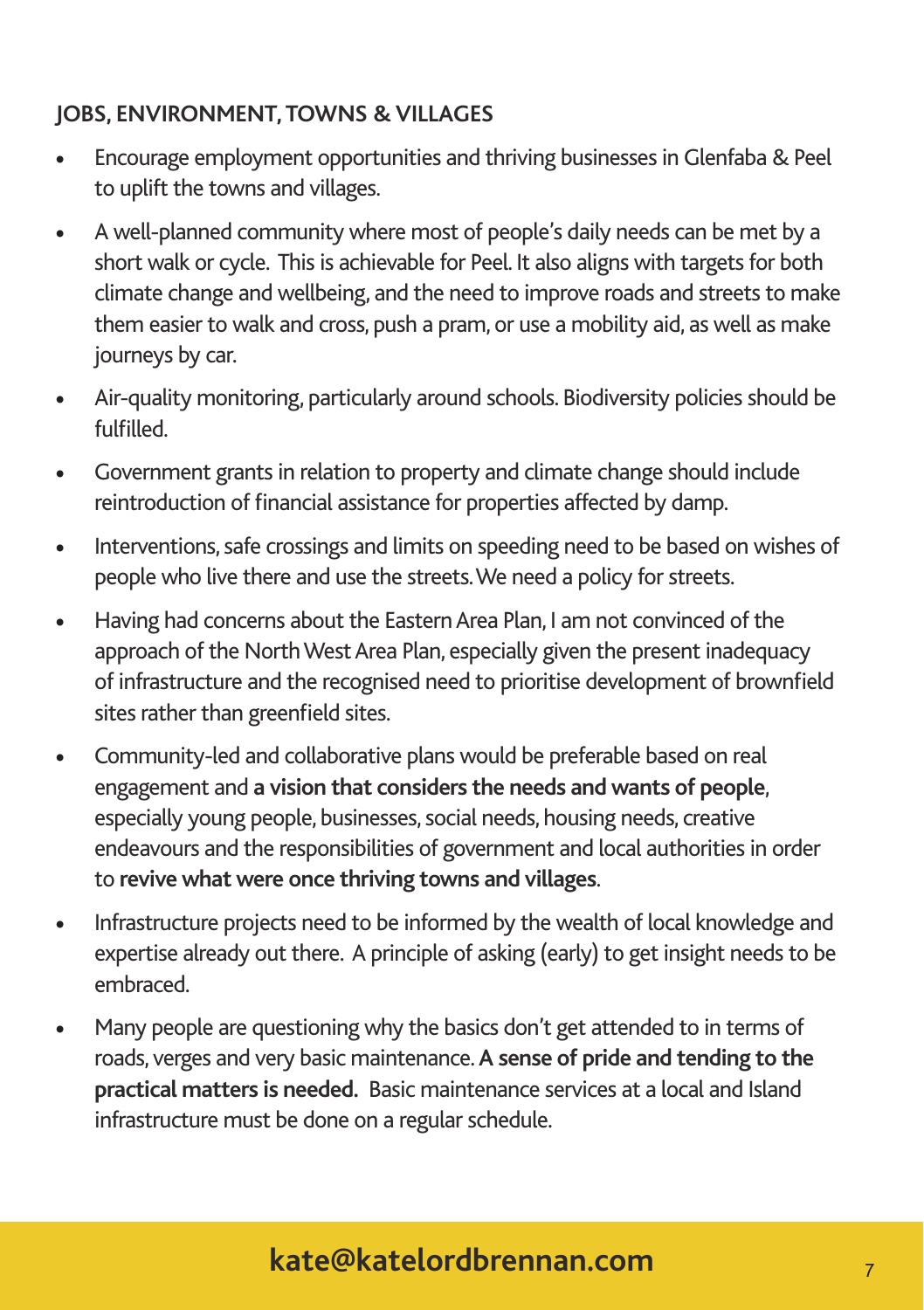#### **COMMUNITY GROUPS AND CHARITIES**

• Community groups and charities play a valuable role in day-to-day life. Regulations and laws impacting smaller charities should be reviewed, as should accessibility of potential government funding, which may be available to the private sector.

#### **Island-wide perspective**

**Government needs to address fundamental issues in a focused way and seek opportunity for economic growth and an improved quality of life.**

**Government needs to address priority needs first, and in some areas, employ a back-to-basics approach. This should include prioritisation of resources to the front-line.**

#### **YOUNG PEOPLE AND GROWING FAMILIES**

**Young people need to feel they have a stake in the future of the Island.**

We need an approach that offers something for younger people, to make their way in life and also ensures that the Island is a vibrant attractive place to be.

My view is that the following would help:

- Formulation of a **clear and positive offering for young people** and those returning to our Island following university. This **needs to be tied in with housing policy / schemes**.
- Focus needs to be on **how the Isle of Man can be a great place to have children, and to be a child**.
- Cross-government policies to address these issues should be considered, along with considering the issue of reduced fertility rate and policy responses.
- Increase to Maternity Allowance.
- Childcare strategy needs to be finalised and implemented.
- Improve Island with economic plan, brownfield site development and tourism & leisure offering.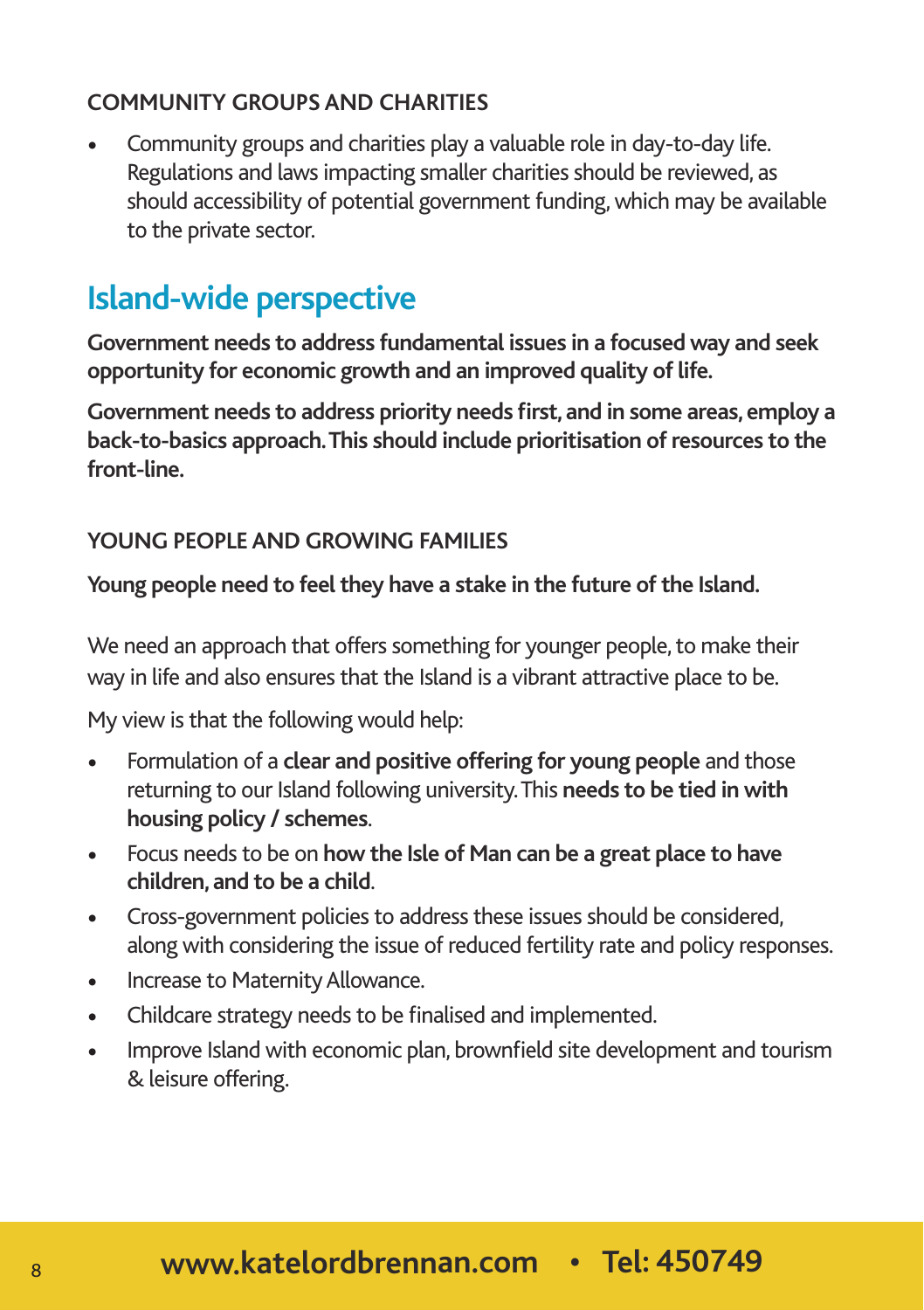#### **HOUSING**

The new administration **must initiate a housing task force** to **quickly identify** the supportive policy, legislative and financial interventions which will spur quick action so that young people, first-time buyers and key workers can get a step on the ladder.

This may include:

- Restrictions on who can and cannot purchase.
- A focus on redevelopment of brownfield sites for key workers and first-time buyers.
- Reappraisal of the thresholds for support and schemes as well as a proper look at a shared equity scheme or government deposit guarantee scheme in conjunction with a Housing Association.
- Changes with regards to this and a clear offer should be in effect by **Feb 2022**.
- Housing schemes should not only apply to new builds.
- Housing and planning policies need to be moved in line with **sustainability and local crafts**. This in turn, like a programme to build more care homes, would feed a planned demand for apprenticeships and local craft expertise.

#### **FUTURE OF EDUCATION, CHILDREN, YOUTH SERVICES AND APPRENTICESHIPS**

It is vital that education is working to **serve and prepare children and young people** for when they go through each stage of the education system and critically, for when they leave school, to cope with a changing world.

My sense is that education reforms in terms of the Beaman's Review are a work in progress and my concerns are that we should put schools and children first, not the Department of Education, Sports and Culture first.

Leadership should be in the hands of the school leaders and educators. Alongside that, there is a sense from parents that some of the basics in learning or structure that may have once been routine need to be brought back.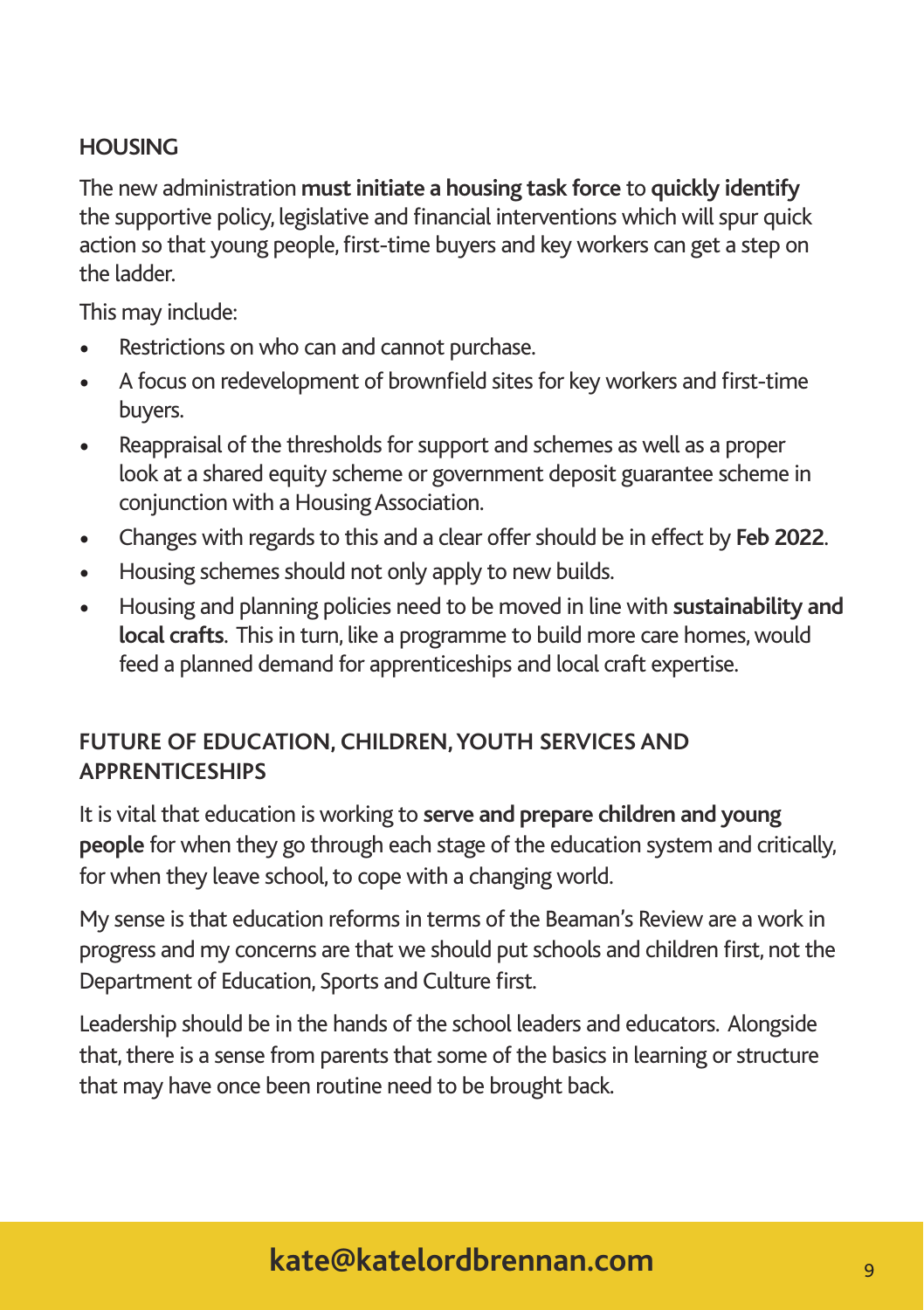The way forward should ensure the confidence of educators and parents in the best interest of children and teens as they develop though life.

I believe the following warrants consideration.

- Open and independent attainment data.
- Greater degree of independence in review / evaluation.
- Basic tests for students.
- Youth services play a vital role which could be wider.
- Apprenticeships for new skills.
- Establishment of Children's Commissioner.

#### **THE ECONOMY**

- Support approach taken by the Treasury led cross-government Economic Recovery Group for long-term economic plan with emphasis on a green, digital and safe future for the Isle of Man.
- Roles / set up of Department for Enterprise and agencies need to be re- evaluated, the agencies need greater independence and focus on attracting inward investment and trade needs impetus.
- A strategic and professionally developed and marketing-led plan for the future of tourism in the Island with a focus on stimulating growth. This could also tie in with potential brownfield development plans and Island revival.
- All this needs to **convert into action**, not just sit on the shelf.
- It is imperative that government does not stifle private sector through its own policy / actions.
- Strip back bureaucracy.

#### **AGRICULTURE**

I am concerned that the core purpose and future of agriculture doesn't get forgotten. Different aspects of what makes up and supports agriculture could be improved. The core goal of quality and food production on island needs to be kept in sight. I will listen to farmers in the constituency. Government needs to decide what it wants from farming.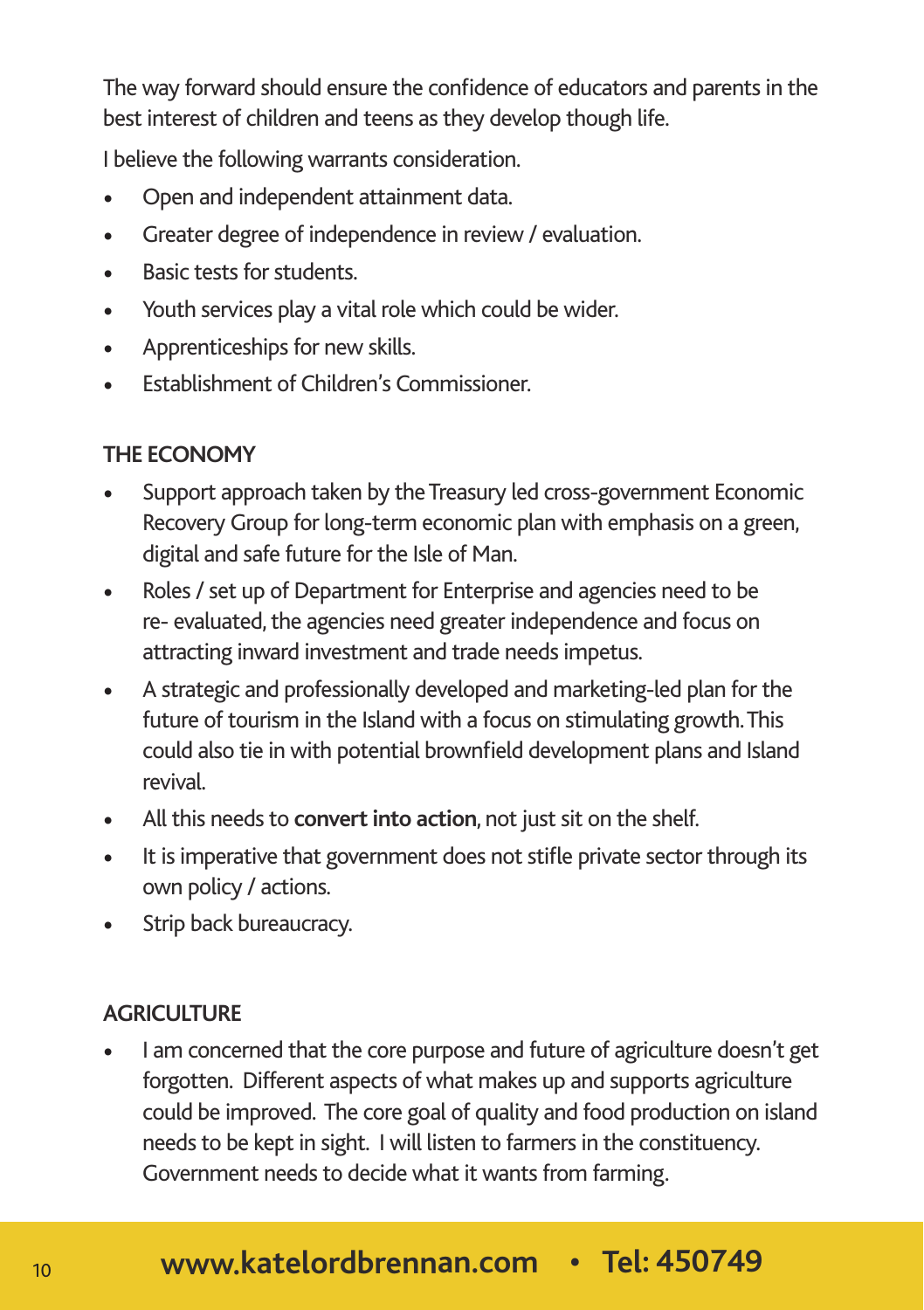#### **HEALTH & SOCIAL CARE**

Healthcare transformation is underway. We now need to keep with it and ensure it is followed and **working properly for the community** and as intended by recommendations of the Healthcare Review, and that DHSC reduces its scope and size as Manx Care develops.

In this we need to ensure that:

- Appropriate expert nurses or doctors are available and get to bottom of issues around lack of access to GP appointments.
- **• Integrated healthcare is working fully for individual healthcare needs in communities, including mental health, and crucially that IT supports this.**
- Much of this could be nurse-led, or for maternity services, midwife-led, which is why it is important to have resourcing to the frontline.
- There are a number of indications that social care is still not working as it should. **This must not fall off the agenda.**

#### **CLIMATE CHANGE & THE ENVIRONMENT**

**Transitioning to net-zero is a major challenge. Although it should present some exciting and life-enhancing opportunities, it is also nothing in absence of a plan.** 

- It is essential that government seek an **ambitious and equitable** rather than a punitive approach and appreciate that demands for change need to **be easier for people and business to achieve as they adjust**.
- Government must also look seriously at its own decisions in the context of the climate change emergency and focus on concerted effort rather than surfacelevel promotion. Options and efforts should be costed and funds used wisely.
- Once the energy strategy is settled, **a vision for a green future** needs to be outlined.
- **• Climate change and environmental considerations should be interwoven with normal policy and actions.**
- Biosphere, animal welfare, and air-quality monitoring also need to be approached in a sincere, meaningful way: not just promotional.
- Waste strategy needs to be updated, especially for hazardous waste.
- Transport Plan: which needs to include making the public bus service deliver better for communities, walking and cycling (segregated lanes) and also include / recognise taxis and driver needs through green transition.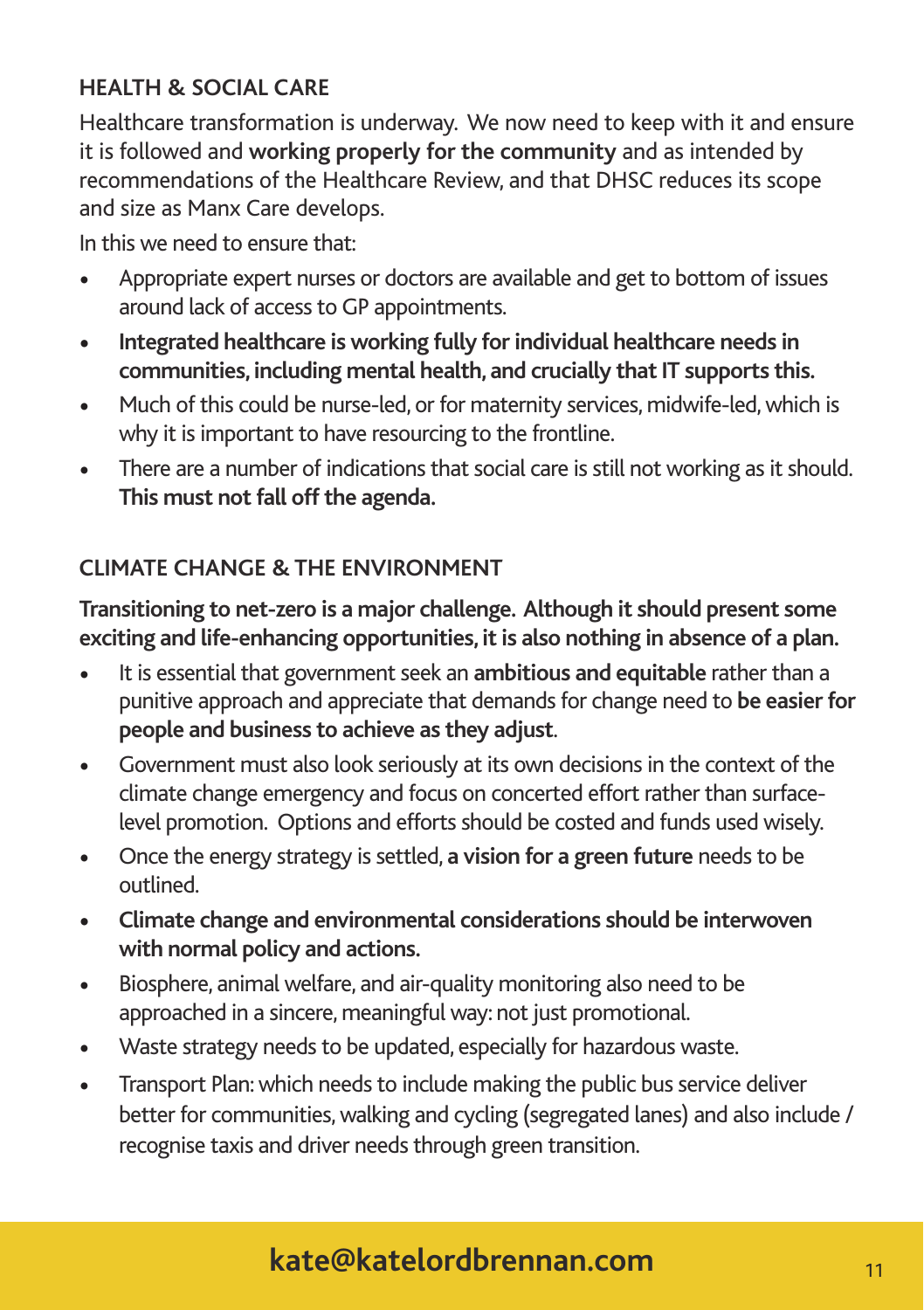#### **TAXATION, NATIONAL INSURANCE & PENSIONS**

It is not only global taxation pressures that will force a reappraisal, but also the need to finance the major demands, such as climate change and healthcare.

- The economic review will provide a chance for careful thought and perhaps a new approach on taxation and National Insurance. This is a very finely balanced issue - sustainability and acceptability for the Island's economy is important.
- Some important changes for National Insurance are necessary for fairness and sustainability and to fund future health and social care needs. Our response to UK changes will need to be considered.
- Public Sector Pension Liability: This has increased to reach a record £4.8bn. I stand by my position expressed in Tynwald in 2019 in support of closing the civil service defined benefit pension scheme for new entrants. Ultimately new entrants should be on a defined contribution scheme, potentially with a hybrid scheme in the interim. Presently it is out of kilter with the private sector.
- Workplace pensions and pension planning for young people need to be promoted.

#### **JUSTICE REFORM**

• There has been legislative progress, and pursuit of key recommendations related to justice reform have been settled. However, there are still serious issues across the system and a **great deal that needs to change**, particularly around how children, families and victims are treated.

#### **COVID**

- A reset of approach from the new administration for the COVID-19 response is needed, to improve communication, response and handling. **A crossgovernment COVID-19 group should be established**.
- As a matter of justice, accountability and transparency, there should be a **public inquiry into government handling of COVID-19** from the onset of the crisis in early March 2020.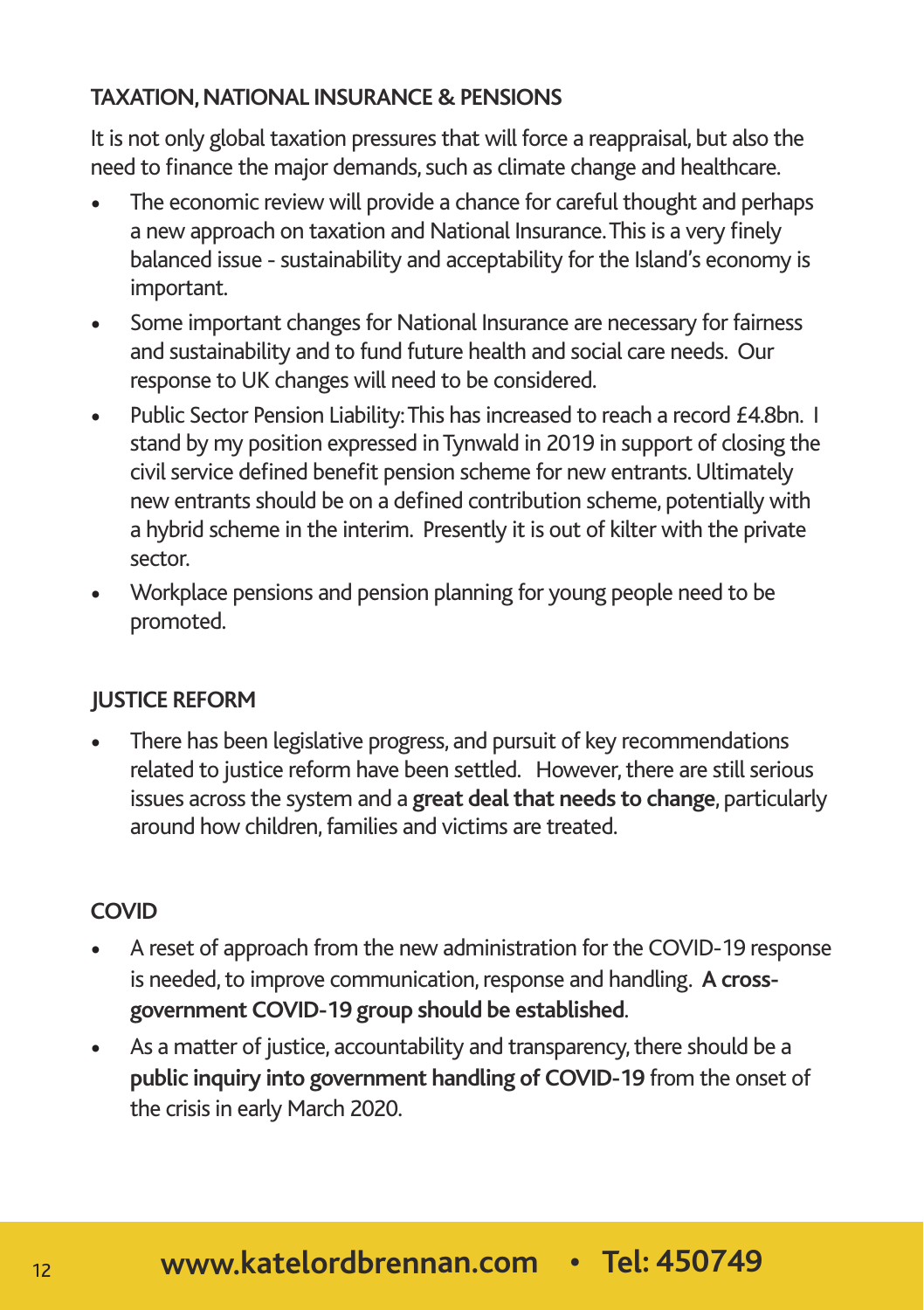#### **Core Issues: Why some reforms cannot wait**

**We need to realistically address not only what needs to change, but how it needs to change.** 

**Each major failing, concealment, or project of concern over the past few years can be traced back to the need to change how government does its business and delivers.** 

**Here is a summary of these. Each is about making government deliver better for people.** 

#### **1) SPLIT POLICY AND STRATEGY FROM OPERATIONAL DELIVERY**

We suffer from an inadequacy of policy development and delivery.

Splitting out policy and strategy means the following:

- Ending the governmental system of multi/siloed departments.
- Seeking broader perspective on policies, from outside government, that aren't based on the narrow view of one department.
- Common-sense check for policies.
- Ensuring an honest appraisal of suitability to deliver policies at an early stage of major decisions. Expertise need not be permanent as the government itself is too large, too inward looking, and needs to become more productive.

**The first task for this approach needs to be housing for young people.** 

#### **2) ENHANCE ACCOUNTABILITY AND PERFORMANCE**

- Changes to the line management of CEOs should be addressed. Departments should preferably be operational divisions and should instead have Chief Operating Officers, with a direct line of accountability to the Chief Secretary, a position which also needs clear accountability.
- The system of HR should ensure promotions and appointments happen with due process, with public value and interest in mind.
- Performance and accountability are functions that can be carried out by the Public Services Commission. This needs more emphasis.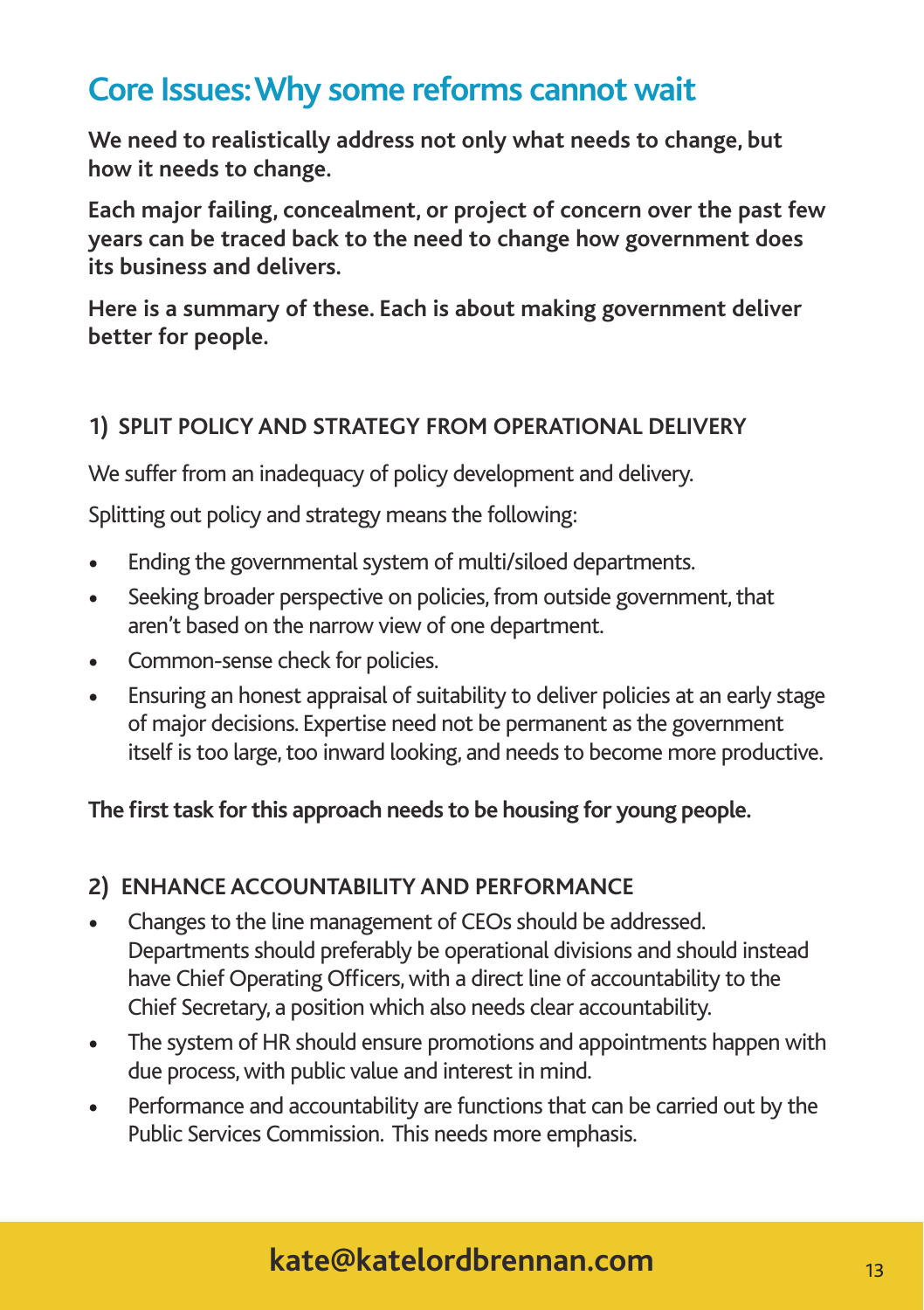**Overall government needs to:**

- **• Be smaller the increasing size is not sustainable.**
- **• Be more efficient and productive**
- **• Put people first**

#### **3) REGULATORY SEPARATENESS**

Regulatory separateness refers to separating regulatory functions away from government departments.

We simply cannot continue having regulatory functions housed inside government. **Without this change, government regulates itself on matters on environmental protection, to transport, to health, leading to conflict of interests.** It is inappropriate that government judges its own work.

This is wrong in principle and can be damaging. It is neither conducive to good outcomes nor transparency.

#### **4) FINANCIAL AND PROJECT CONTROL**

- **• Departmental prioritisation of resources should be more effectively delivered to the frontline, in line with what is identified as affordable at an early stage.**
- A project management focused **Capital Projects Unit to control cost and management of large infrastructure projects** is a vital and welcome reform from Treasury. There needs to be no hesitation in progressing this given the scale and number of the major projects that have got completely out of control.
- It is impossible to talk about this without referencing DoI. This has come up on the doorstep more times than even I expected. I believe a better position would be for the DoI to be reformed to focus on the basics, the **day-to-day on the ground operational matters** which serve people. Adding in more management will not help.

All the above adds accountability.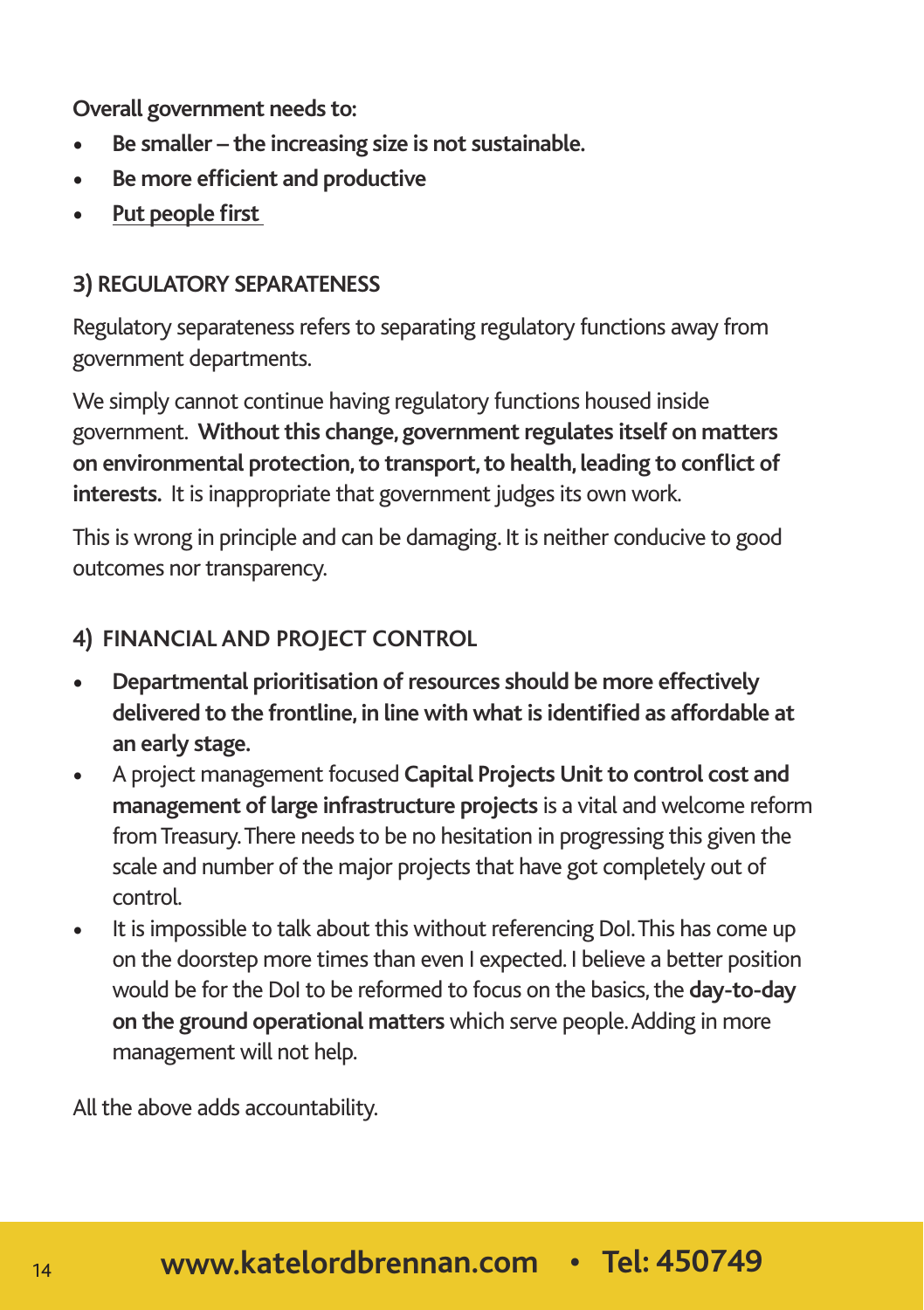#### **How should this be approached?**

At a very early stage the next administration needs to define the following:

- The Island's core priorities.
- How to approach service delivery and associated costs.

This will require a focused, simple, and budgeted plan that evolves around the following:

- A prioritisation of government and public resources (services and funds) with objectives.
- A kickback against complacency.
- A no-nonsense approach, focusing on impact, not endless promotion.

I believe this is achievable with a focused approach and government reform that includes **people at the heart of policymaking**.

In fact, I believe it is an opportunity for a reset of approach and a fresh direction; an opportunity for government to step back in some areas and step up to seriously deliver where needed.

#### **I am calling for a reset and a fresh approach to steer the course for recovery and renewal.**

I hope you can support me in striving for that, with your vote on the 23rd September.

Kate